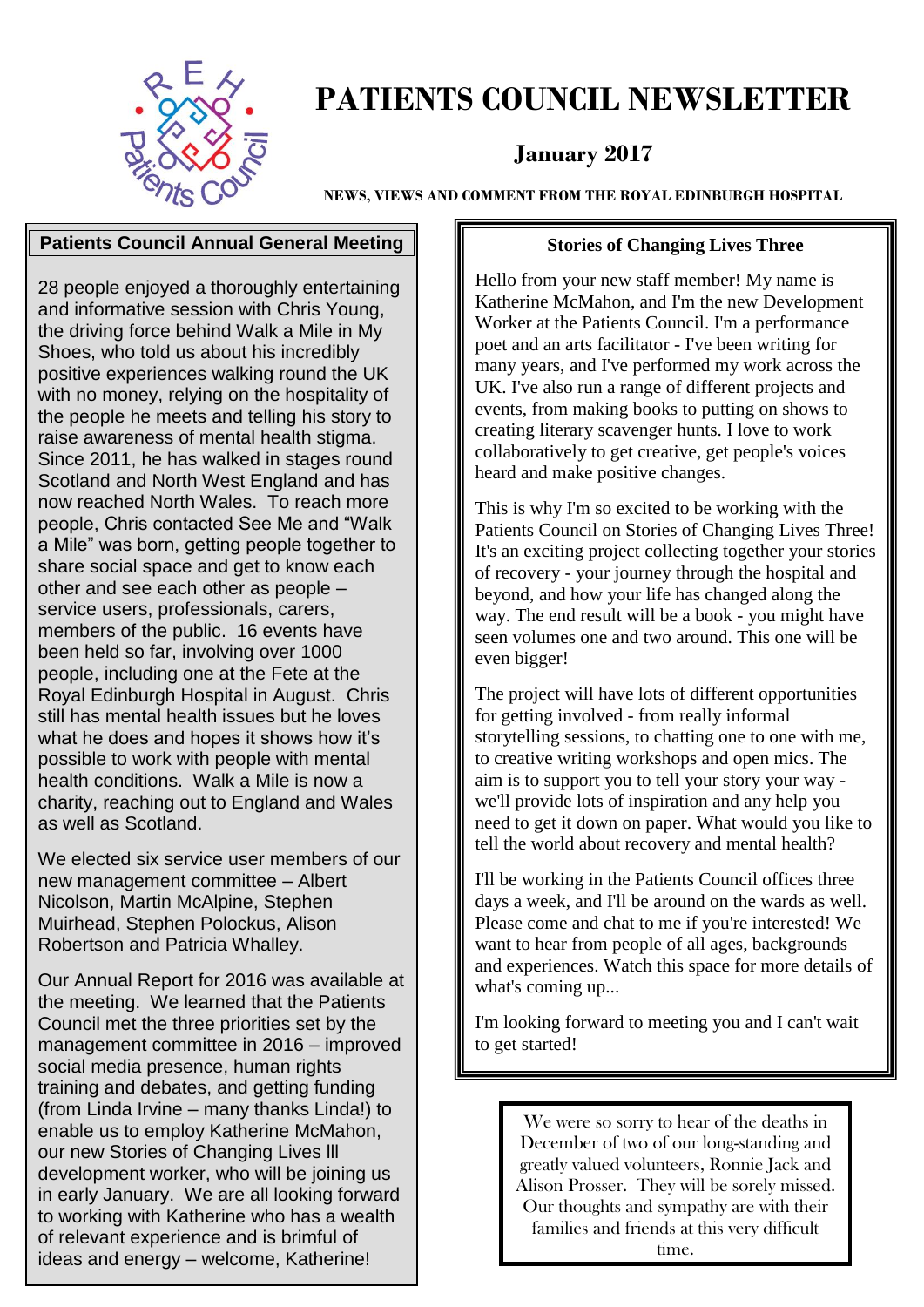#### **Group Advocacy**

As the colder weather started to come in, we began to hear more and more complaints from patients across the hospital campus about the NHS's new "Sleep-Knit" blankets. This "bedding system" involves thermal blankets which have replaced duvets; patients told us they don't feel as comfortable or as warm as the duvets most use at home. One woman said she needed seven of the blankets before she felt any warmth, male patients said they were sleeping in their day clothes to compensate. We raised this issue at the Staff Patient Dialogue meeting in December. The new Chief Nurse told us that Sleep-Knit bedding use is now a national requirement across NHS Scotland; they are supposedly much easier and cheaper to launder. Patients often complain they don't give much of a sense of warmth, but the only solution at the moment is to request additional blankets. Staff say there are plenty of spare blankets available at the moment and agreed that patients shouldn't be feeling cold in NHS hospitals. Some patients are even bringing in their own duvets, but not everyone is able to do this.

Over autumn and winter we became increasingly aware of patients experiencing delays in discharge. People feeling ready to return home and considered medically fit to move on, were finding practical obstacles in the way preventing them from doing so. Problems with accommodation and housing, with putting care packages in place, with getting different agencies to agree to provide funding for placements were given as typical reasons by patients. These are complex problems with various causes and the Patients Council is advocating on behalf of patients at several different strategic and local planning groups, which all recognise that there is a problem here and are trying to improve what they call the "patient flow" between hospital and community. We're hoping that the new integrated ways of working which are becoming operational shortly in the four localities of Edinburgh (North West, East, South West and South Central) will find new ways to address this crucial transition to and from hospital and the community.

2017 will see major changes for patients at the hospital, starting in Spring as many wards will move over to the new REH building and others will move from their current location to fill the spaces vacated. Over the rest of the year, all sorts of building and renovation work will begin elsewhere on the campus site. The Patients Council will keep a watching brief over all this and the inevitable teething problems, but genuinely hope many patients will see some significant improvements that make any temporary hiccups worthwhile.

#### **Have a look at our website**

**[www.rehpatientscouncil.org.uk](http://www.rehpatientscouncil.org.uk/)**

**Lots of information about the Patients Council and links to other interesting items**

**www.facebook.com/rehpatientscouncil/**

#### **twitter.com/rehpatients**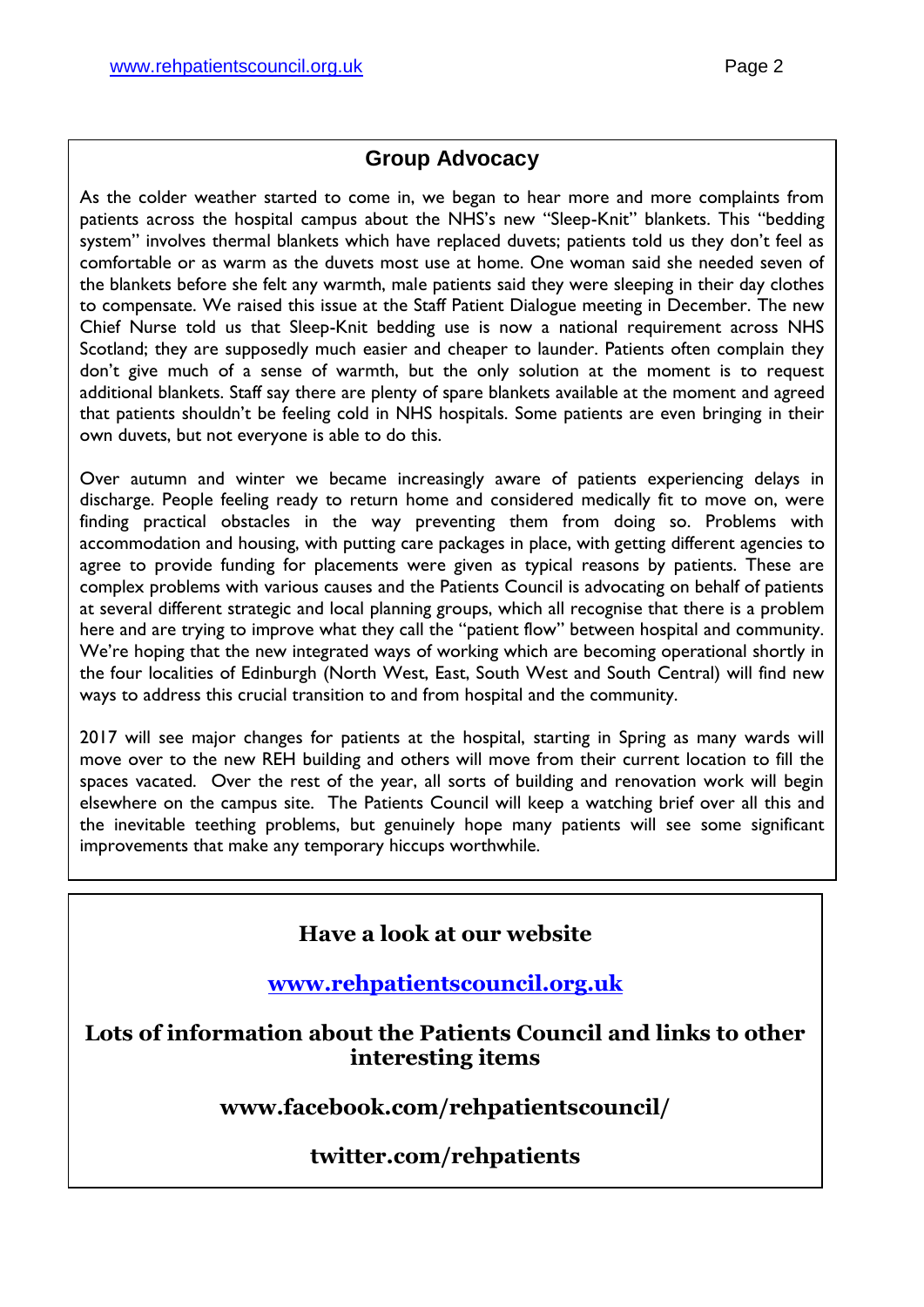#### **The Royal Edinburgh Hospital Patients' Council**

The Patients Council is an independent collective advocacy project for people who use or have used the services of the hospital. We provide a forum for common issues about mental health treatment and care and represent patients' interests in order to improve services. We hold general meetings every two months. To get involved with mental health issues from the service-user's viewpoint, contact our staff.

 **Telephone:** 0131 537 6462 **Email**: [info@rehpatientscouncil.org.uk](mailto:info@rehpatientscouncil.org.uk)

**Write**: The Patients' Council, Royal Edinburgh Hospital, Morningside Terrace, EH10 5HF

#### **Our Management Committee**

Albert Nicolson, Martin McAlpine, Stephen Muirhead, Stephen Polockus, Alison Robertson, Patricia Whalley

> *Co-opted member:* Cathy Robertson

#### **PATIENTS COUNCIL MEETINGS 201**

**2 – 3.30pm**

**30 January**

**27 March**

**29 May**

**24 July**

**25 September**

#### **27 November: Annual General Meeting 1.30 – 3pm followed by buffet**

#### History of the Patients Council

A few of our members have written a history of the Royal Edinburgh Hospital Patients Council highlighting some of our activities since 2000. Please contact us for a copy.

To receive the newsletter direct, by post or e-mail, please complete and return this section. *I would prefer to receive the Newsletter by post □ email □ (tick as appropriate)* Name

Email\_\_\_\_\_\_\_\_\_\_\_\_\_\_\_\_\_\_\_\_\_\_\_\_\_\_\_\_\_\_\_\_\_\_\_\_\_\_\_\_\_\_\_\_\_\_\_\_\_\_\_\_\_\_\_\_\_\_\_\_\_\_\_\_\_\_\_\_\_\_\_\_\_\_

Address **Address Post code** 



The Royal Edinburgh Hospital Patients Council is a registered charity Scottish Charity No SC021800 Our offices are between Outpatients and Mental Health Tribunal in the ADC **www.rehpatientscouncil.org.uk**